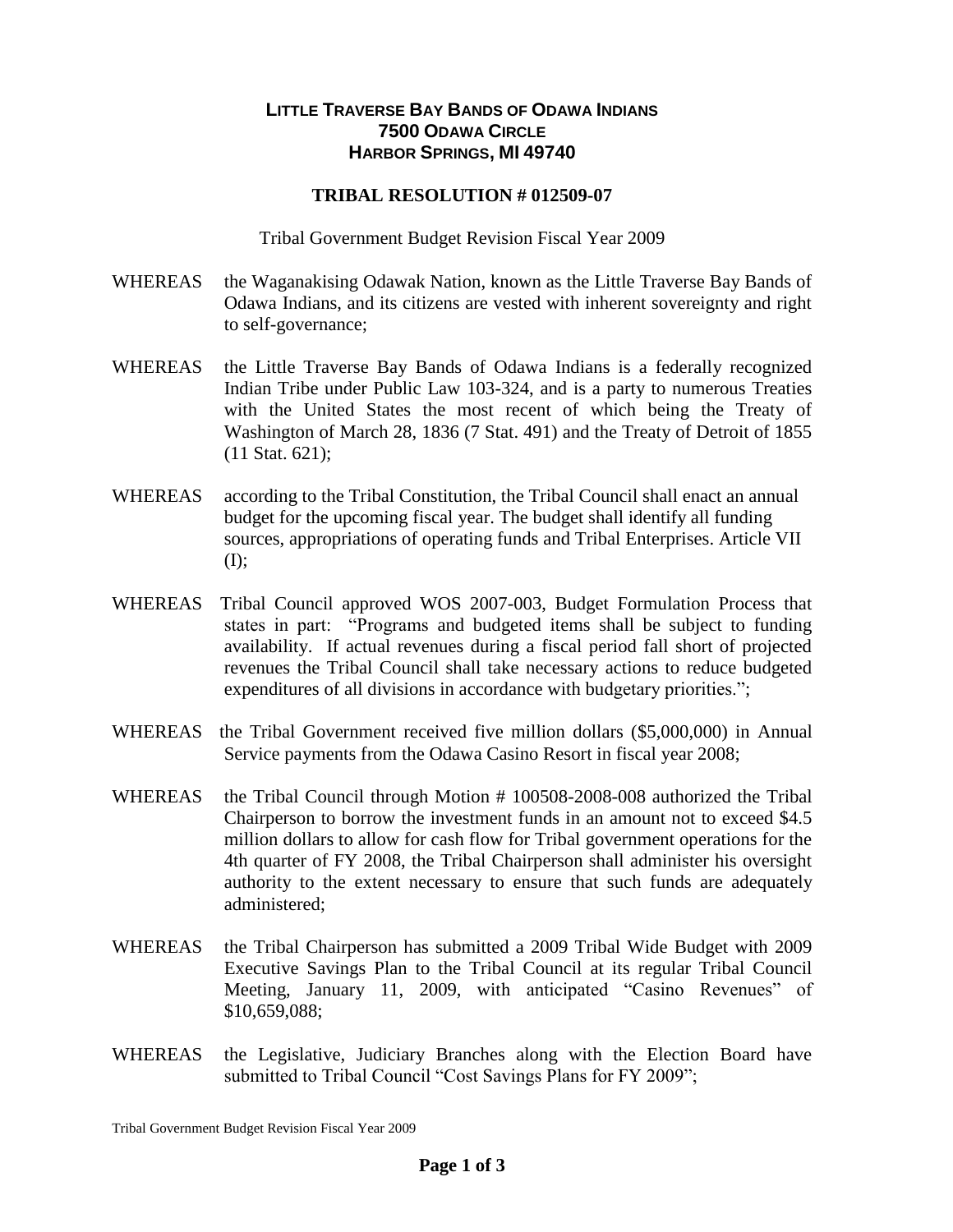- WHEREAS the Tribal Council anticipates for FY 2009 that the Tribal Government will receive five million dollars (5,000,000) in Annual Service payments from the Odawa Casino Resort;
- WHEREAS the Tribal Council anticipates that there will be a need to supplement the Tribal government operations similar to FY 2008, and WOS 2007-003 provides the Tribal Council the authority to cover such appropriations where there is short fall in projected revenues.

THEREFORE, BE IT RESOLVED that the Little Traverse Bay Bands of Odawa Indians Tribal Council, through its Constitutional and Statutory duties, authorizes the Tribal Chairperson to borrow from the investment funds an amount not to exceed \$3.0 million dollars to allow for cash flow for Tribal government operations for FY 2009, provided that if at such time in the future the Casino Revenues increase beyond the Annual Service payment the amount borrowed from the Investment Fund shall be paid back to the Investment Fund.

In the event that the Odawa Casino Resort Annual Service payments exceeds the amount of \$5,000,000, then for each dollar paid to the Tribal Government more than \$5,000,000, the amount borrowed from or paid back to the Investment Funds shall be reduced by that equal amount. (I.E. the Tribal Government receives \$5,000,001, then the amount allowed to be borrowed from the Investment funds is \$2,999,999).

In the event that the Odawa Casino Resort Annual Service payments do not meet the amount of \$5,000,000, then the Tribal Chair shall reduce the Executive budget for each dollar less than \$5,000,000, from within the Executive Branch. Under no condition shall the Tribal Chairperson expend funds beyond the amount of revenue received by the Odawa Casino Resort and the supplemental funding from the Investment funds, thus creating a deficit.

In the event that the Odawa Casino Resort Annual Service payment exceeds \$8,000,000, then any additional funds beyond the \$8,000,000, shall be appropriated through "Process for Appropriations of Supplemental Funding", WOS 2008-004.

The Legislative and Judiciary Branch, Prosecutor and Election Board shall submit revised FY 2009 budgets to the Tribal Council within 30 days of the enactment of this Resolution for Tribal Council approval.

The Tribal Chair shall submit a revised FY 2009 budget for the Executive Branch based on the new figure of \$8,000,000, minus the approved revised budgets for the Legislative and Judiciary Branch, Prosecutor and Election Board to Tribal Council within 45 days of the enactment of this Resolution for Tribal Council approval.

Tribal Chairperson shall administer his oversight authority to the extent necessary to ensure that such funds are adequately administered and ensure that the Tribal government does not spend more than the revenue received for FY 2009.